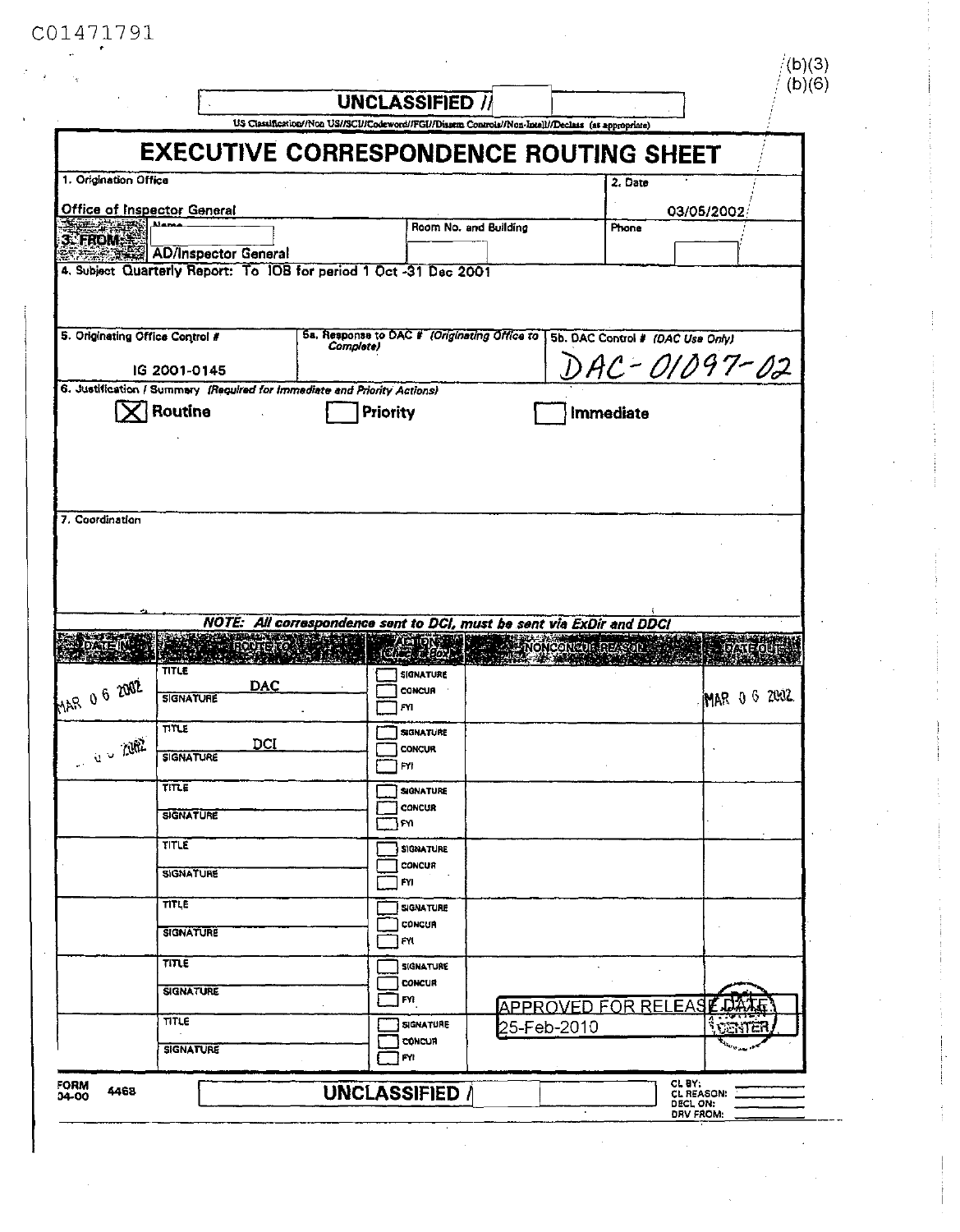Central Intelligence Agency



Washington, D.C. 20506

**Inspector General 703-874-2555** 

**I G 2002-0.14 5 5 March 200.2** 

**The Honorable Brent Scowcroft Acting Chairman, Intelligence Oversight Board Old Executive Office Building Washington, D.C. 20500** 

**Dear Mr . Scowcroft:** 

**This report is submitted pursuant to Section 2.4 of Executive Order 12863 and covers the period 1 October to 31 December 2001. Because this reporting period coincides with the period covered by the Inspector General's "Semiannual Report to the Director of Central Intelligence for 1 July - 31 December 2001," I am enclosing a copy of that semiannual report. Information in the semiannual report meets the reporting standard of Executive Order 12863**  or may be of general interest to the Board.

**When this office forwards to the Board a copy of our semiannual report to the Director, we sometimes include reportable matters for the relevant period that are in addition to, or elaborate on or update, the matters included in the semiannual report. This quarter, however, there are no such additional reportable matters.** 

**Please let me know if the board has questions with regard to any item covered by this report or if I may be of assistance in any way.** 

**Sincerely,** 

**Acting Deputy Inspector General** 

**Enclosure;**   $(S)$ 

**|) Semiannual Report** 

**Unclassified When Separated From Enclosure**